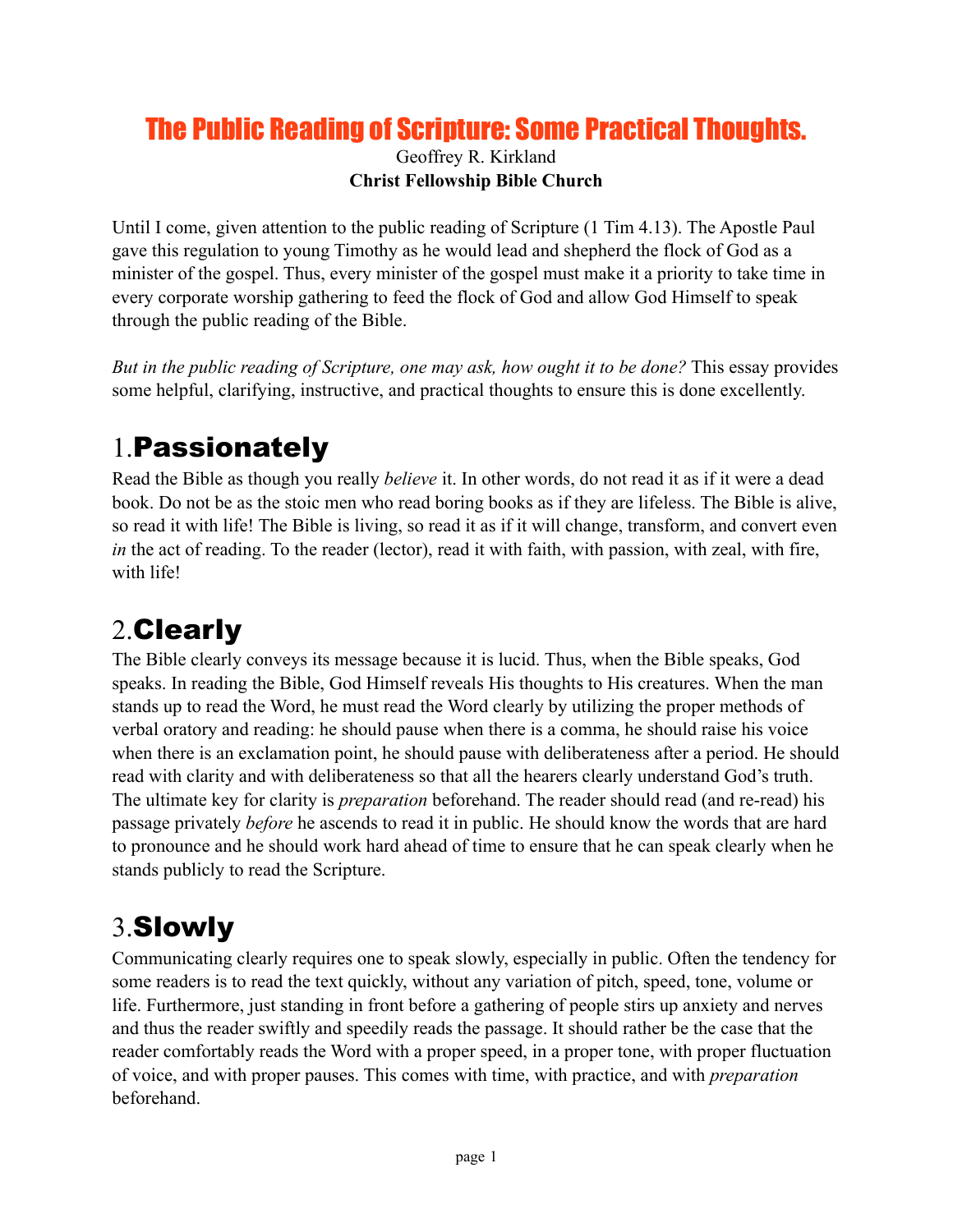# 4.Confidently

Reading the Bible means that the very voice of God is speaking aloud to His people. Opening the Bible and reading it means that God Almighty is present and is proclaiming His mind to the audience through the Word. Thus, the reader should read with confidence. To read the Bible passively and in a tone that almost appears to question the text is to malign the solemnity of the moment. The lector should read with confidence and with authority. This authority comes *not* from the reader but from the Scripture. The reader himself has no inherent authority but every Word of Scripture carries all divine authority. So then, the lector should confidently, boldly, and assuredly read every word in his passage. He should skip over nothing, he should not be ashamed of God's Word, he should not apologize for any word of Scripture. Read it with a strong voice and with a confident heart.

### 5.Articulately

To mispronounce some words, city names, or personal names, sadly, can be such a distraction that one finds it hard to overcome this. The word should come alive in the reading. It should be read carefully and articulately. Great care should be taken in preparation for the reading and in the public act itself of the reading. The lector must be intentional in articulating the text before him so that every word is carefully read, intentionally vocalized, and articulately uttered. The man reading the Scripture in public may choose to read the text ahead of time before a mirror so that he can watch himself as he reads, as he pauses, as he looks up, as he monitors his pace, and as he pronounces words. Let the reader who takes the Word endeavor to articulate every word in God's Word so that every hearer hears exactly what God has revealed in the text at hand.

### 6.Carefully

What a sad reality that some read the Word and carelessly skip over or laugh at certain names, words, or events in the text of Scripture. O that God's men would read the word with such care as if God had just spoken into their ear and told them to relay His message to the audience. The lectors should read with deliberateness and with care as if God Himself opens His mouth, raises His voice, and utters Omnipotent truth to His people. God cares not only *that* His Word is read but he cares also *how* His Word is read. Read it with care, with precision, with intentionality, and with concern for every word, every syllable, and every punctuation mark. It is, after all, God's very Word.

### 7.Reverentially

Nothing in all the world is as important as the public reading of the Word when it is taking place in the corporate assembly. O the sad reality that some read the Word and almost stand, as it were, ashamed of the things that he reads (names, city names, events, wars). Even worse, how tragic that some men would read the Word and smirkingly laugh because of an event, an odd Hebrew name, or the ongoing repetitions found in some places in the Word. There is nothing shameful or